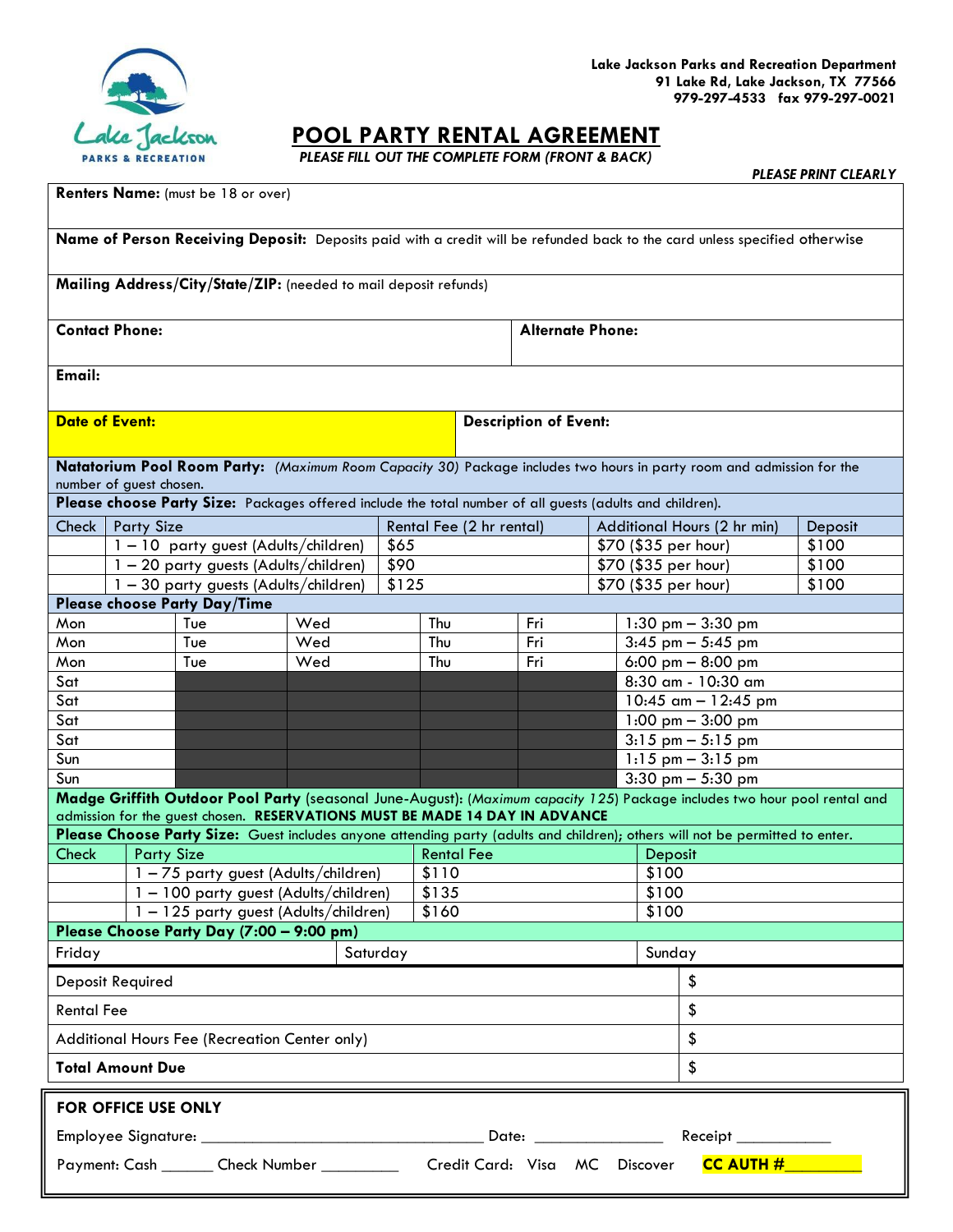## **Please read each of Rental Policies below:**

- 1. Before a date can be reserved, all applicable fees must be paid in full, and a facility rental agreement must be completed.
- 2. For the safety of all those attending and to ensure there are adequate number of staff anyone attending the party is considered a Swimmer or Party Guest (adults and children) whether they swim or not. Once you have reached the number of guest designated on your contract (adults and children) others will not be permitted in to the party. Natatorium Pool Room Party Packages Fees: Cuttoor Pool Rental Fees:

1-10 guests \$65/\$100 deposit 1-75 guests \$110/\$100 deposit 1-20 guests \$90/\$100 deposit 1-100 guests \$135/\$100 deposit

1-30 guests \$125/\$100 deposit 1-125 guests \$160/\$100 deposit

Additional Hours \$70 (2 hour minimum at \$35 per hour)

- 3. All party guests will be required to sign in upon entering the chosen facility. **Natatorium Pool Room Only:** All party guests must enter through the front entrance of the Recreation Center, register with the front desk and get a party wrist band. Wrists bands may not be removed until you leave the facility.
- 4. All children six (6) years of age and under must have a parent/guardian 18 years of age or older within arm's reach of them anywhere in the facility. This includes but is not limited to, the pool area, locker rooms, restrooms, and hallways. Adults will be required to enter the pools with the child. (Each child and parent or guardian must wear a wrist band given by the Recreation Center staff).
- 5. Children ages seven (7) to nine (9) must have a parent or guardian 18 years or older in the pool facility at all times.
- 6. Proper swimwear must be worn, no make shift bathing suits (athletic shorts, cut-offs etc.). Shirts are allowed as long as they are covering a swim suit. (For examples of proper swim wear ask our front desk staff)
- 7. Swim diapers are required, regular diapers are prohibited in the pool.
- 8. **Natatorium Pool Room Only:** All Party guests must stay in the party area or natatorium and may not roam about the facility, play in the gym, weight room etc.
- 9. The renter is responsible for all actions of their guests and will be held responsible for any complaints, damage or rule or law violation that may occur. Failure to abide by the rules will result in forfeiture of your deposit and termination of your event. In addition, if the Lake Jackson Police Department is required to respond to your event due to a complaint, damage or rule or law violation, ALL deposits will be forfeited.
- 10. Reservation time includes set up and clean up and no extension of time will be allowed. Renters will be charged \$50 for every 15 minutes they are occupying the rental space beyond the contracted schedule end time.
- 11. **Outdoor Pool Parties:** Swimmers will be pulled out of the pool 15 minutes prior to closing to ensure parties are over by the designated time.
- 12. The facility must be cleaned and returned to its original condition by picking up litter in and around the facility, cleaning tables/chairs, mopping the floors (if applicable), and empting all trash cans into the provided dumpster early enough to cleanup and be out of the facility on time.
- 13. Decorations may not be nailed, pin, taped, or fasten to the walls or ceiling and may not use any glitter or confetti. **Natatorium Rentals**: Decorations are not allowed outside of the Pool Party Room.
- 14. Food and drinks must be kept in the designated areas only. ABSOLUTLY no food or drinks may be taken into the swimming pool.
- 15. Glass Bottles are prohibited in all City of Lake Jackson Parks and Recreation parks and facilities.
- 16. Smoking is prohibited in the facility or within 15 ft. of entry doors.
- 17. The consumption or possession of alcohol is prohibited at all Lake Jackson Parks and Recreation Aquatic Facilities. Participation in aquatic activities while under the influence of alcohol is not permitted.
- 18. **Outdoor Pool Only:** In accordance with the city ordinance Sec. 86-67 regarding sound amplification: it shall be unlawful for any person, group or entity, while in a public park or on a public street or sidewalk, to amplify noise, music or speech to such a volume that it would disturb the sensibilities of a reasonable person residing in a surrounding neighborhood.
- 19. Renters and guest must park in designated areas only.
- 20. Individuals who are eligible for a refund will receive their deposit in the mail if paid by check/cash or refunded back to their credit card within three to four weeks after their reservation.

#### **Rental Changes/Cancellations:**

- 21. Any cancellations, and/or changes to the rental agreement will result in an additional \$12 cancellation/change fee. Cancellations and /or changes must be submitted in writing or in person by the deadline.
- 22. Rental cancellations made at least 14 days prior to rental date are eligible for a full refund, less cancellation/change fee. Cancellations made within 7-13 days prior to rental date are eligible for a 50% refund. Cancellations made less than seven (7) days prior to rental dates are not eligible for a refund.
- 23. **Natatorium Pool Party Only:** Renters who would like to change the Natatorium party package size must do so in person at the Recreation Center no later than three (14) days prior to their rental and pay the Reservation Change fee.